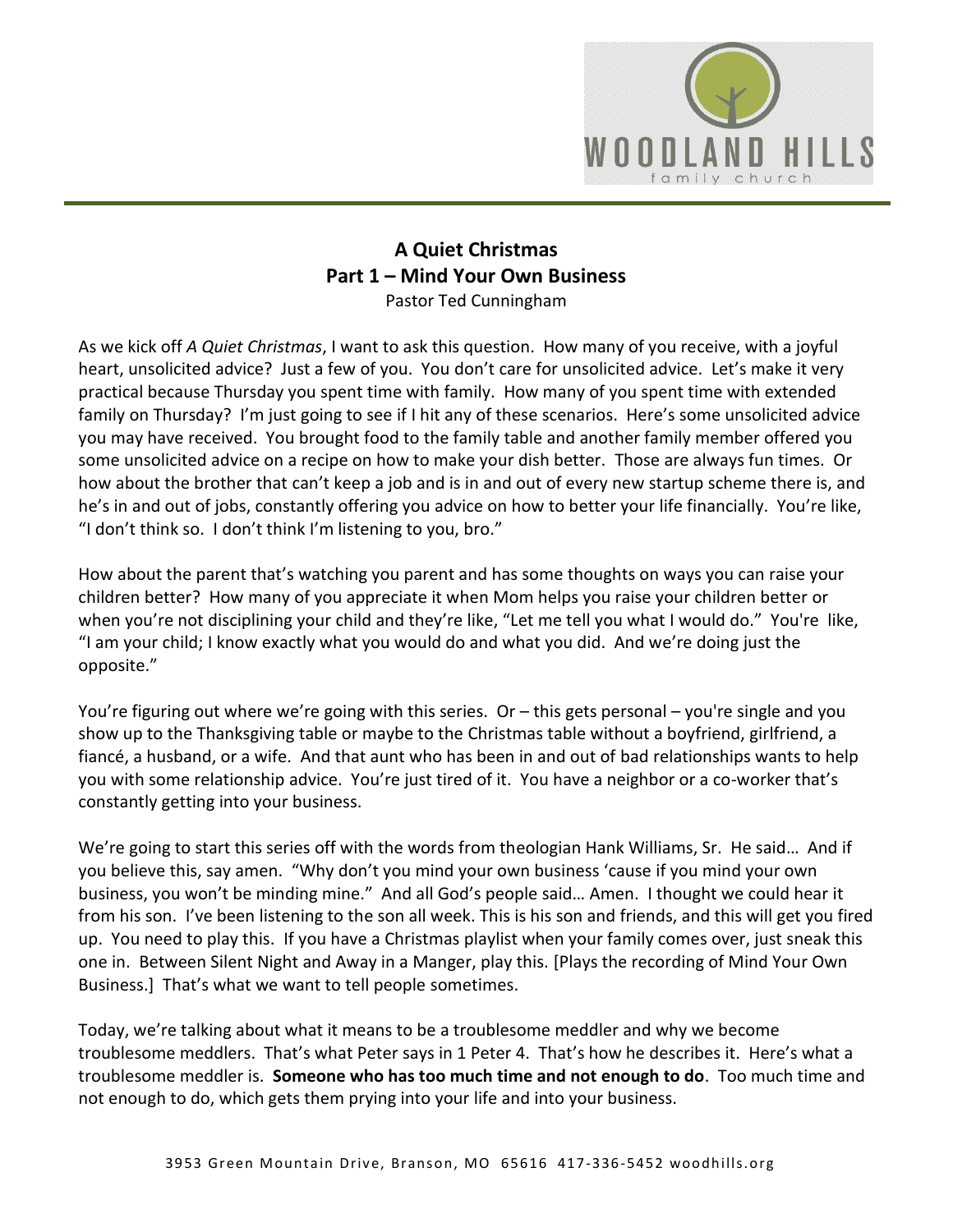Now this is very different than what we talked about at the beginning of November when we talked about walking away. We talked about the five toxic people that you should walk away from. We looked at Matthew 18 and how, as followers of Christ and as brothers and sisters in Christ, we're called to go to one another. We're called to point out sin. In Matthew 18, it's that unrepentant believer. If your brother sins against you, go to them, one on one in a loving confrontation.

Today, that is not what we're talking about. We're talking about the person who just gets involved in your life because they're not tending to their own business. They're not keeping up with their own family, they've got too much free time, not enough to do, and so they begin prying into yours. We're going to look at the source of that.

If you have your bibles, turn to 1 Thessalonians 4. Here's the goal of the quiet Christmas. The goal is to live a quiet life. We don't want this to be something we just talk about this season, but something that we take with us throughout the year, outside of December. We're going to really drill down today on what it means to be quiet, what it means to live this quiet, settled life.

We're hopefully going to shoot for **less stress**. The quiet life leads to less stress, less anxiety. We're going to be tackling that in this series – having a peace of heart and soul, a peace of mind. At the end of this series, we're actually, going to do a panel on mental health. As a church, we're going to address some of the issue of our day as we talk about what it means to live at peace and to know who we are in Christ.

When we have less stress – and here's what it means to mind your own business – we're hopefully going to be **more productive**. If you have time to get into other people's business, that means you've got time to do more of you own and you need to get after what you're supposed to be doing. And then **Healthy relationships**… Here's a key that we are going to see in 1 Thessalonians 4 that I absolutely love. It's going to lead to a **good reputation**. You don't want the reputation of a busybody, you want to reputation of someone who is drama free, someone who is productive, someone who is working at it to provide for themselves and their family and others, and they are not a burden on other people.

All of this is in the context of love. When we talk about minding your own business, we probably don't see that as something in the way we love one another, but that's exactly the context that we find it in 1 Thessalonians. If you're brand new to studying the Bible, to the young Christians in here, you need to understand, this letter that we're reading called 1 Thessalonians is written to new Christians, young Christians.

Shortly after the seasoned missionary, Paul, planted this church and was suddenly swept away from it, left this church… Sometime later, he sent Timothy back to check on the progress of the church. In doing so, Timothy is loaded up with questions. And when we read the epistles, a lot of times what we are reading are the answers that Paul is giving to the questions that he has received. They didn't have phones; they didn't have email. A lot of it was transferred by word of mouth. He's going to drill down and help these young believers stay strong in the faith. It's a big heart that Paul has for young believers in that the way you started is how we want you to continue. We want you to grow.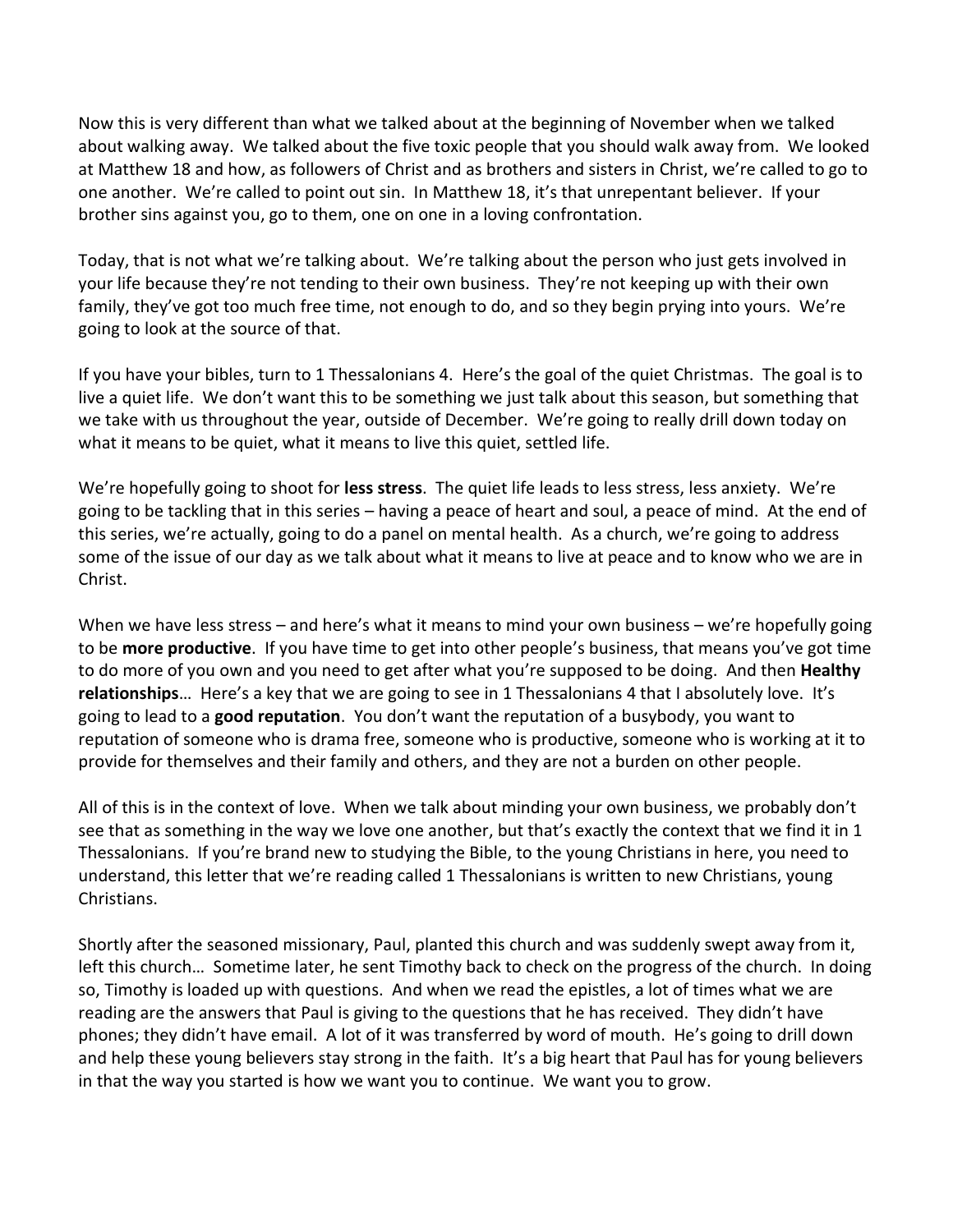We read in 1 Thessalonians 4: *[9](https://www.studylight.org/desk/?q=1th%204:9&t1=en_niv&sr=1) Now about your love for one another we do not need to write to you, for you yourselves have been taught by God to love each other. [10](https://www.studylight.org/desk/?q=1th%204:10&t1=en_niv&sr=1) And in fact…* They are doing this, so he commends them. *…you do love all of God's family throughout Macedonia. Yet we urge you, brothers and sisters, to do so more and more…* 

So, as followers of Jesus, we know that we are supposed to love one another, but there is always room for improvement. And all God's people said… Amen. We have to constantly be working at this is the point that Paul is trying to make. We have to strive to care for one another, to love one another, to look after one another. Today, we're going to see one of the best ways we can do that is through a quiet life and living this quiet life.

As you read through this, you see that 1 Thessalonians is a letter he's writing to young believers with a lot of questions. And he's going to answer these questions. He covers a lot of doctrine. This letter, this epistle, the book of our Bible is rich in doctrine and practical application. That is typically how Paul writes. He gives doctrine and then application. There is always a "therefore" in his writing. This is who we are in Christ, therefore, this is how we live. This is the secret to a settled life, to a quiet life that you would know who you are in Christ and then how to live in Christ. No matter what people say, no matter what they do, it will not shake you. No matter what persecution you may come against, it will not shake you. You are steadfast and steady in who you are in Jesus Christ.

I love when you go back to Chapter 1 you get these marketplace terms, these workplace terms that Paul uses to describe our faith. He says in Thessalonians 1 - *[3](https://www.studylight.org/desk/?q=1th%201:3&t1=en_niv&sr=1) We remember before our God and Father your work produced by faith, your labor prompted by love, and your endurance inspired by hope in our Lord Jesus Christ.*

All those are necessary to have a successful business. I always think about a young person going into an established business and seeing some old guy sitting behind the counter. He's the guy who owns the business. He's drinking a cup of coffee. There's a pizza place in town I love to go to. The owner of it sits in the restaurant kind of like the godfather. You probably know what restaurant I'm talking about. He's just sitting there with his cup of coffee and he's pointing at things that need to be done and pointing to people to do them.

We can look at that and be like, "Man, I want his job. Look at how good he has it. An established business, how good is this? I want to start off as the boss. How much can I buy this business from you for?" But what we didn't see was this guy's hard work, his labor, his diligence. You can look at people who own large businesses and think *Man, I want to be a CEO*. Then start working hard. Roll up your sleeves, put on your steel-toe boots, work gloves, and get after it. What's interesting about this text is we see success in the workplace… You want to be successful at work? You work hard over a long period of time. Scripture is clear on this. The tendency behind that will be profit. You'll do well in a growing faith; both of these are linked in this text. They require hard work, diligence, and patience.

I talk about marriage. I love talking about how fun marriage is, but we have to be reminded too that marriage is hard work. And all the wives said… Amen. And all the husbands said… Amen. Wow, that was stronger from the men if I can just be honest with you on that one. I'm going to give the wives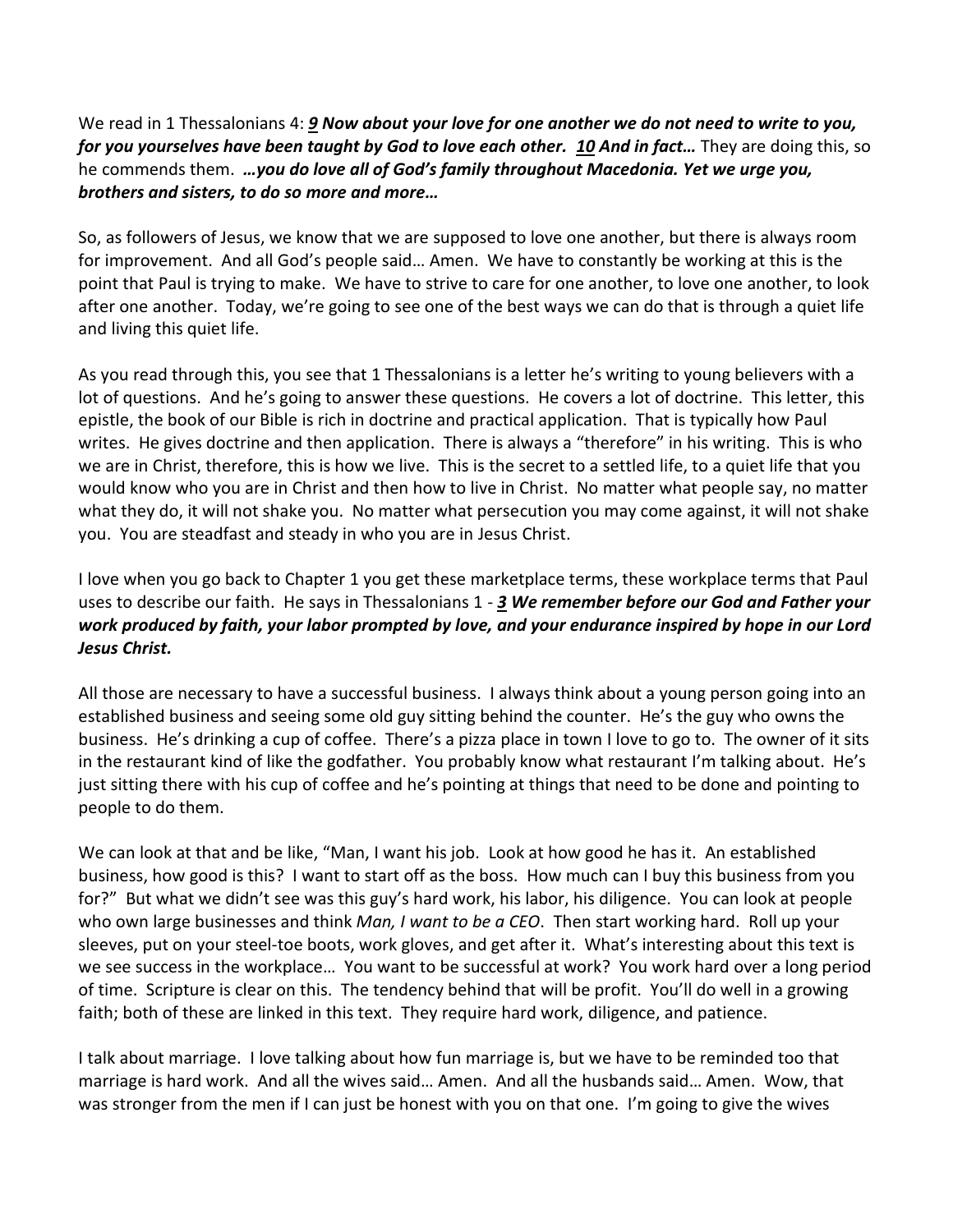another shot. And all the wives said… Amen! Okay, I just felt like you were a little drowsy when I asked that question.

You want a relationship. You look at a couple married 25, 30, 35, 40 years and you're like, *Man, look at that couple; they've got it. I want that. They must have found each other at just the right time, in just the right season, and the algorithm put them together on farmersonly.com. Look at how great their marriage is*. You don't realize… Let me tell you some of the stories of that marriage. Their marriage could be described as being hard work, diligence, and patience. This is our faith.

I just want young Christians to hear this because I see it all the time on social media. From church to church and from relationship to relationship and job to job. The idea is "I'm not going to that church anymore because they're a bunch of hypocrites and I don't care for them and somebody said something that hurt my feelings," and you're on to the next place. I know people that give up on the church altogether because of something that was said to them.

Don't let anything said to you or done to you shake who you are in Christ. Who you are in Christ and then how you live in Christ, that's on you 100%. It takes hard work, diligence, and patience. And when you read the first three chapters, let me tell you, Paul puts a lot in there for us to grasp. I wish we had time to go into all of it. He covers in the first three chapters, the trinity, God the father, Son, and Holy Spirit, the deity of Christ, the power of the Holy Spirit, the nature of scripture, the Second Coming of Christ, assurance of salvation, conversion, sanctification, the resurrection, and how faith applies to works.

If you notice in Chapter 1: 3, he says, *…work produced by faith..*. That is important. You could just skim over that and miss the theological implication of it. Works are produced by faith; they are not the source of faith. Please let me say it again. Works are what come out of your faith; they are not what builds your faith. I'll say it another way. Works are not what makes you a believer. That's very important. You place faith alone is Christ alone. You're works are an overflow of that, not the source of it. That's why he says it very clearly. …*your work produced by faith, your labor prompted by love…* So, you show me someone who's getting after it, you show me someone who's serving and providing for their family, you show me someone who understands who they are in Christ and I'll show you someone who is prompted by this love, who is working hard, not trying to earn anything, but it's an overflow of what Christ is doing in them.

Now we get to the core of this message and the introduction to this whole series. After he says we urge you to love one another more and more – so this is something you have to work on – he says, *[11](https://www.studylight.org/desk/?q=1th%204:11&t1=en_niv&sr=1) …and to make it your ambition to lead a quiet life…* All the extroverts just thought, *Ugh, I'm not going to like this series.* This has nothing to do with your personality. I don't care if you are a 2 on the enneagram or an 8 or 6 or 4 or 12… It doesn't matter what your number is. We're not talking about personalities right now. We're not talking about one who is exuberant in life and has a lot of words to share. That's not what the word *quiet* means here. We'll see in just a second what he means. *You should mind your own business and work with your hands, just as we told you…*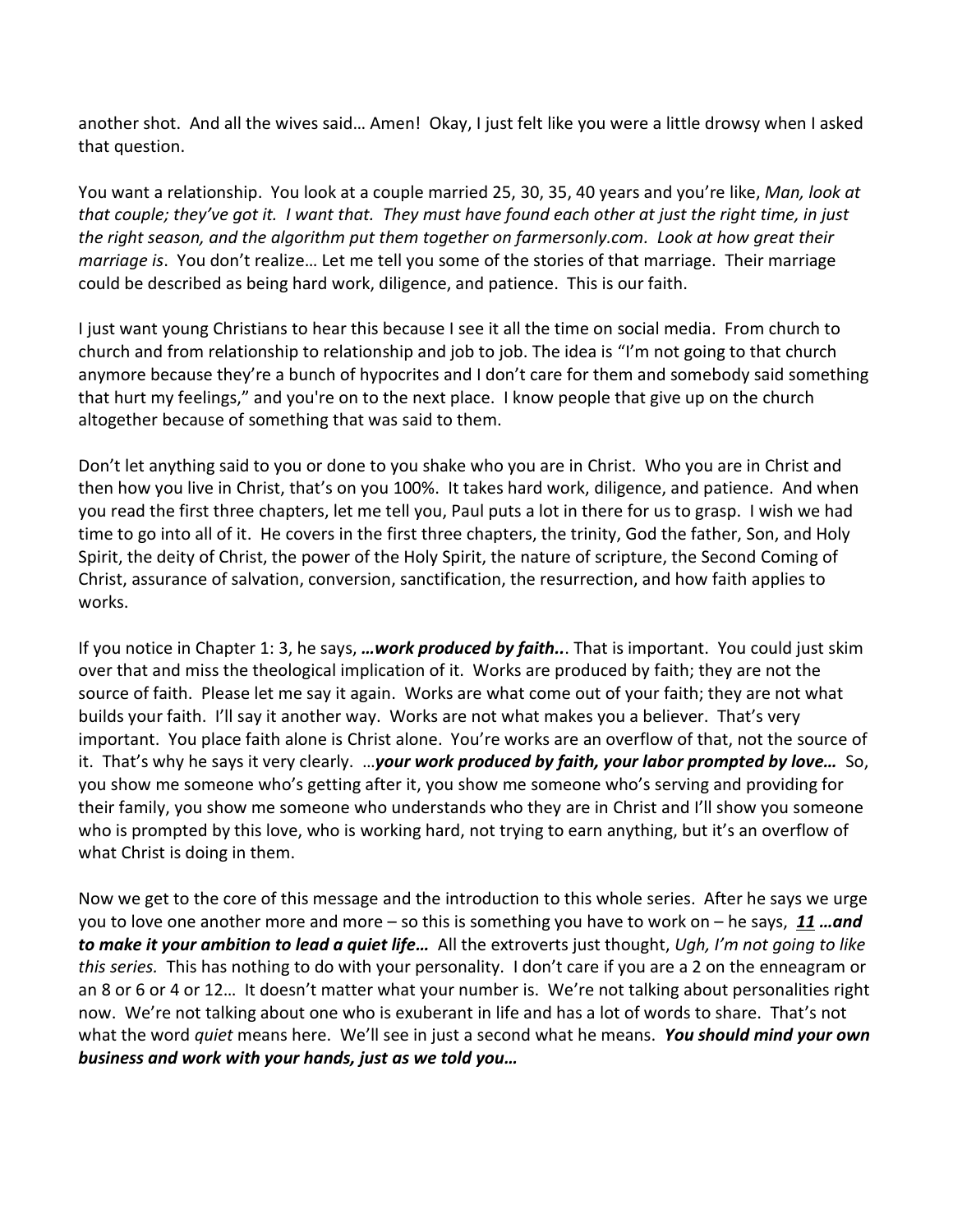Something was going on. There was an idleness creeping into the church. There are a few ideas as to where this idleness came from. Some say maybe it was because they had great enthusiasm for the Second Coming of Christ and so many people thought, *If the Lord is going to return, why do I need to keep working.* Others believe that the Greek influence found it's way into the church and the Greeks abhorred hard labor. They Jews did not, but the Greeks did. They did not want anything to do with it. They would rather the slaves do that. That could have crept in. Many people are sitting around and expecting others to provide for them, expecting others to work hard and give them their daily needs. This is why pauls says you should mind you own business and work with your hands just was we told you. *[12](https://www.studylight.org/desk/?q=1th%204:12&t1=en_niv&sr=1) …so that your daily life may win the respect of outsiders and so that you will not be dependent on anybody.*

Here's the word for quiet, the word means **restfulness**. It has nothing to do with talkativeness. It has everything to do with restfulness, being at peace. In this series, we're going to talk about a peace of mind, peace in your relationship with God, just being at peace. The first definition I want to give you is undisturbed, still, settled, not noisy, at peace. It's someone who doesn't need something from me, doesn't need anything from you because they have all they need in Christ. They don't bring drama into your life because they don't feed on that. They know who their source is. They're not looking to you for something that, by the way, you can't give them, that only He can provide. They're just settled in their relationship with Christ.

They're settled in who they are in Christ and now they know how to live in that. One definition of restfulness I had to put up there because I loved it and it's "those not running hither and thither." How many of you think I'm using an old Bible dictionary? I love that one because we love the term *hustle and bustle*, but I say the call back for the month of December for us as a church is *hither and thither*. When your kids are running crazy in December and wanting to go here and there and wanting to buy this… When Christmas break rolls around and the crazy begins, just say, "Kids, we will not run hither and thither. We are going to be a settled family. We are going to be settled and at peace because we know who we are in Christ."

So, let's just talk about this quiet life just a little bit and what it means to live a quiet life and how you and I can have a quiet Christmas. These come straight from 1 Thessalonians 4: 11-12.

**1. The quiet life is less frantic, not less outgoing**. Be exuberant. Be full of joy. Express that joy. That's not at all what Paul is talking about. He's talking about the person who is not at peace with God, the person who is not settled in their relationship with the Lord and now they need to project that onto other people.

Thanksgiving into Black Friday, or Thanksgiving into Black Thursday… I don't even know what we call it anymore. It starts on Thursday. It's craziness. It can be absolutely… Our family sat around the table four and a half hours, laughing and telling stories, and then this moment came where we were like, "Who am I going to elbow out to get my new television? I have to get there." It used to be they opened at 4:00 am and 6:00 am; now I have to get to Target at 6:00 pm. And the frantic, crazy pace begins. And we're caught in the hither and thither of Christmas.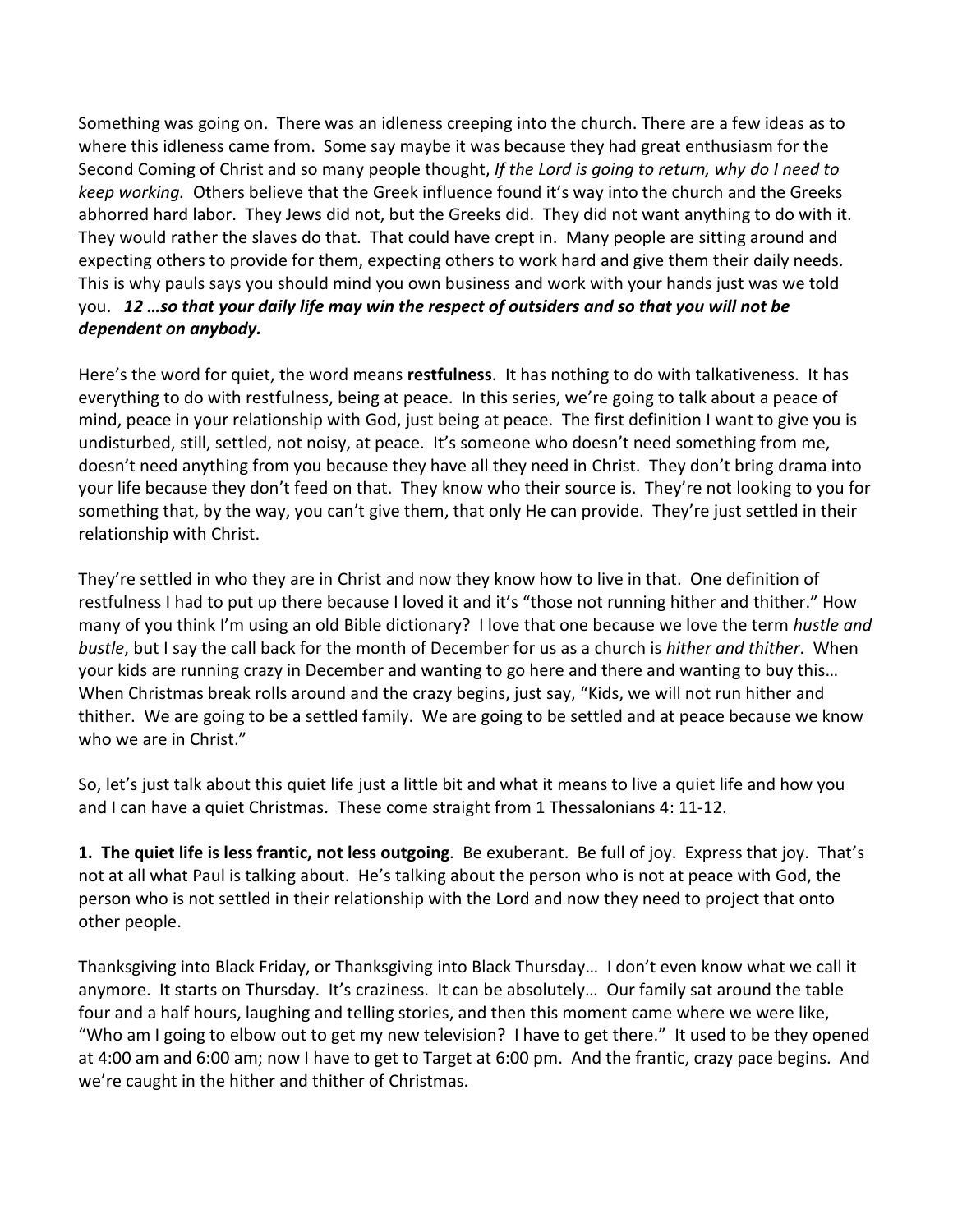Friends of ours from The Netherlands, Jill and David, sent us this. This is a business owner that I think gets it. You tell me if this sign works in the Ozarks. I think it does. Here are his hours. *"Open most days about 9 or 10. Occasionally as early as 7:00, but some days as late as 12 or 1. We close about 5:30 or 6, occasionally about 4 or 5, but sometimes as late at 11 or 12. Some days or afternoons, we aren't here at all, and lately I've been here just about all the time, except when I'm someplace else, but I should be here then too."* Is that not a sign for the Ozarks right there? Some of you sub-contractors, this should be on the side of your truck. Yeah, I said it! If you say your going to be there at 8:00, that doesn't mean 10:00.

My brother just moved to the area and he was due at his first job. I was cracking up because he told the guy he'd be there at 8:00 and he goes, "What time do you really mean?" He said, "8:00." But the idea of living a less frantic life, that's where we want you to start this season. That's why Stephanie introduced the bucket list to. If you're just tuning into this, go online and download that. Have that as a resource for your family to say, "We are not going to allow the holidays to control us. We're going to take time to be settled in who we are in Christ and we are going to be at peace."

**2. The quiet life is a practical way to show love for others.** This is the whole context of 1 Thessalonians 4. It's a practical way, it's a way we don't talk about. We did a whole series on 1 Corinthians 13 and what love is and what love is not. But this idea of minding your own business and working with your hands is one we don't often talk about when we talk about how to love one another, but it's a very practical way to show love to each other. In other words… If you get nothing else out of today or the start of this series, please understand this: the best way for you to be at peace with others, the best way for you to enter into a drama free Christmas is to be at peace with God and yourself.

You're like, "But I have that one sister who comes in and she's toxic…" Nothing she can say or do can mess with who you are in Christ. "Ted, my son, he's nails on the chalkboard when he comes in with all his… And I go from this peaceful state to wanting to just strangle him." The best way to be at peace with those in your life, those in this church, those in your family is to be at peace with God and yourself. To know who you are in Christ.

I was teaching this at a church this fall. I'm not even going to tell you the state I was in. It was Minnesota. I was teaching how to honor people, so the Imago Dei. The Lord's really been using this in my life a lot lately to honor people. Honor means to esteem as highly valuable. The Imago Dei is the image of God in man. Every single human being, every single person, male and female, has the image of God. Through creation, you are an image bearer, which gives you automatic intrinsic value.

I was trying to teach that, and it's very important when you teach that you also have to teach what it means to be a child of God. Some people hear *I'm made in the image of God, so that means I am automatically a child of God*, and the answer to that is no. Through creation, you are an image bearer. Through creation, you bear the image of God. Through salvation  $-$  faith alone in Christ alone  $-$  you become a child of God. There is a difference between the image of God and a child of God. I was trying to explain that, and I was getting fired up. I didn't mean to even say this. I said something I wasn't even planning on saying. You're like, *really?* Yeah, I was shocked it came out of my mouth.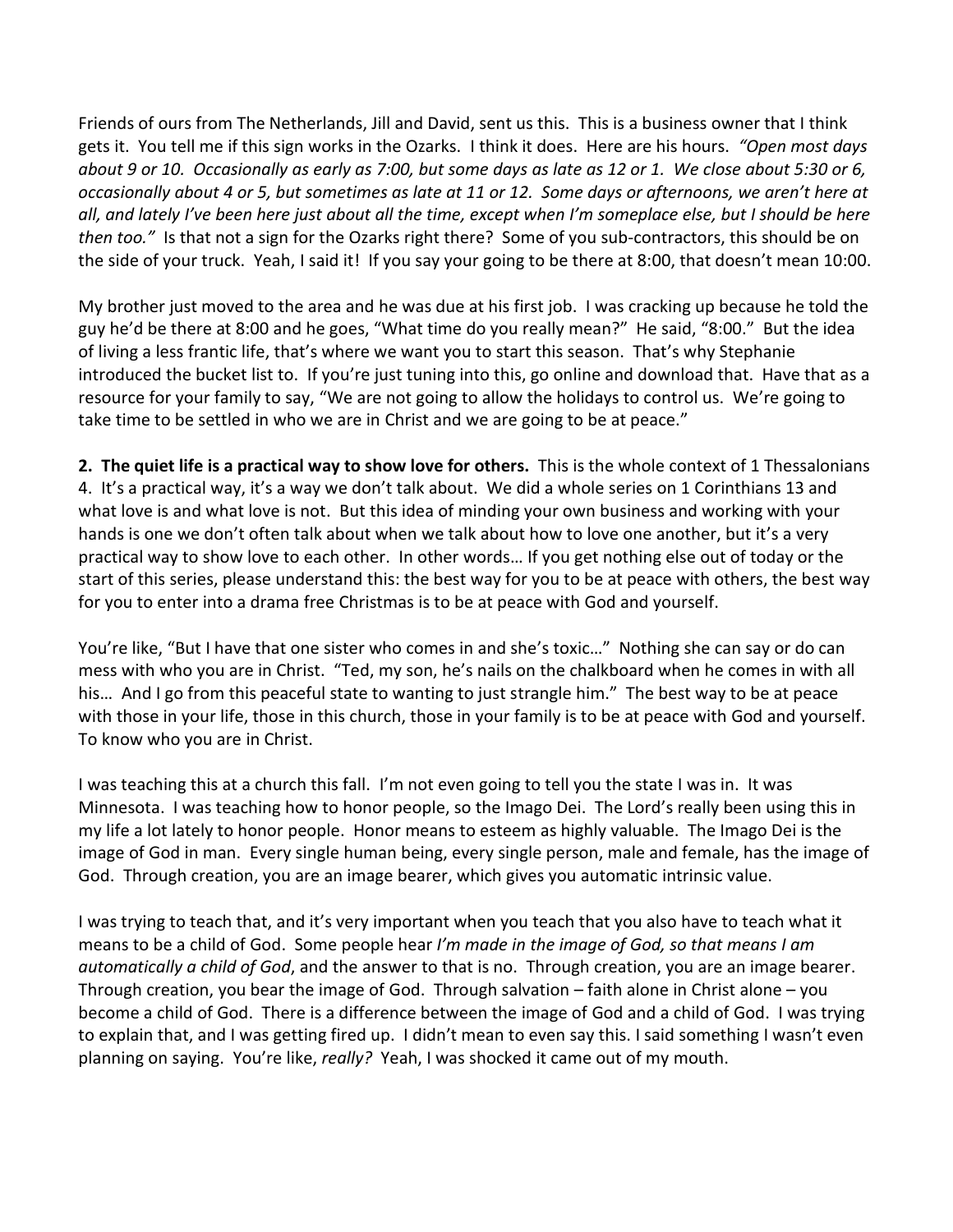I made the statement, "Every single immigrant who crosses our southern border, whether legally or illegally, is created in the image of God and has automatic intrinsic value." And it sucked the life right out of the room. Like right now. Because some people didn't hear the theological statement there. They heard a political statement. I truly wasn't making a political statement, but people came up to me afterwards frustrated.

One person said, "I cannot believe you discussed open boarders in our church." I said, "I didn't discuss… And you probably have an opinion on what I think about our boarders and I'm not even sharing my opinion." I made a theological statement, not a political statement. After the first service this morning, some people came up to me, wanting to talk about that and engage with that, saying we need Christians to be involved in politics. We need Christian to be involved in government, but not politics.

There were several undocumented individuals that came up to me after that service in Minnesota. They were in tears saying, "I didn't come to this country on my own; I was brought here." I think we call them Dreamers. "I was brought here and now we're figuring out what to do." I'm not making any political statements. Some of you are like, *You're ruining my entire Christmas by talking about this right now*.

Some of us get lost in who we are in Christ because of what people are saying. Paul is telling them, "Don't get shaken in your faith by what false teachers coming in are trying to tell you." I think too many times people… Some of the undocumented individuals that came up to me after the service were in tears. They were like, "We don't even know if there is a place in the church for us anymore. We don't even know because of all the rhedhereck and all of the politics going on." And I'm not making political statement, but that is my brother and sister in Christ who needs to know that no matter what is said about them, by me or any elected official, it has nothing to do with who they are in Christ.

And if that person needs to be told to not be shaken in their faith, don't you think that around your dinner table and around your family room, you can be strong in your faith no matter what a family member says about you? No matter what someone goes after you with, know who you are in Christ. You're an image bearer of Almighty God, which gives you automatic, intrinsic value. Nothing can be said about you to lower that value and nothing can be said about you to raise that value. When we honor someone, we're just recognizing value, we're not setting it. God has set it. And then when I place faith alone in Christ alone and became a follower of Jesus, I'm now a child of God. Know who you are and don't let anybody shake you in that. The best way to be at peace is to be at peace with God and yourself.

## Proverbs 25: 17 says, *Seldom set foot in your neighbor's house – too much of you and they will hate you*.

This is throughout scripture. Paul says this to Timothy about young widows. He says, "I want to make sure we're clear on this. They get into the habit of being idle and they're going from house to house…" Look at that; they're spending too much time in other people's houses. "They go from house to house and not only have they become idlers, but also gossips and busybodies." When you're not tending to your own affairs, it gets you nosing into other people's business.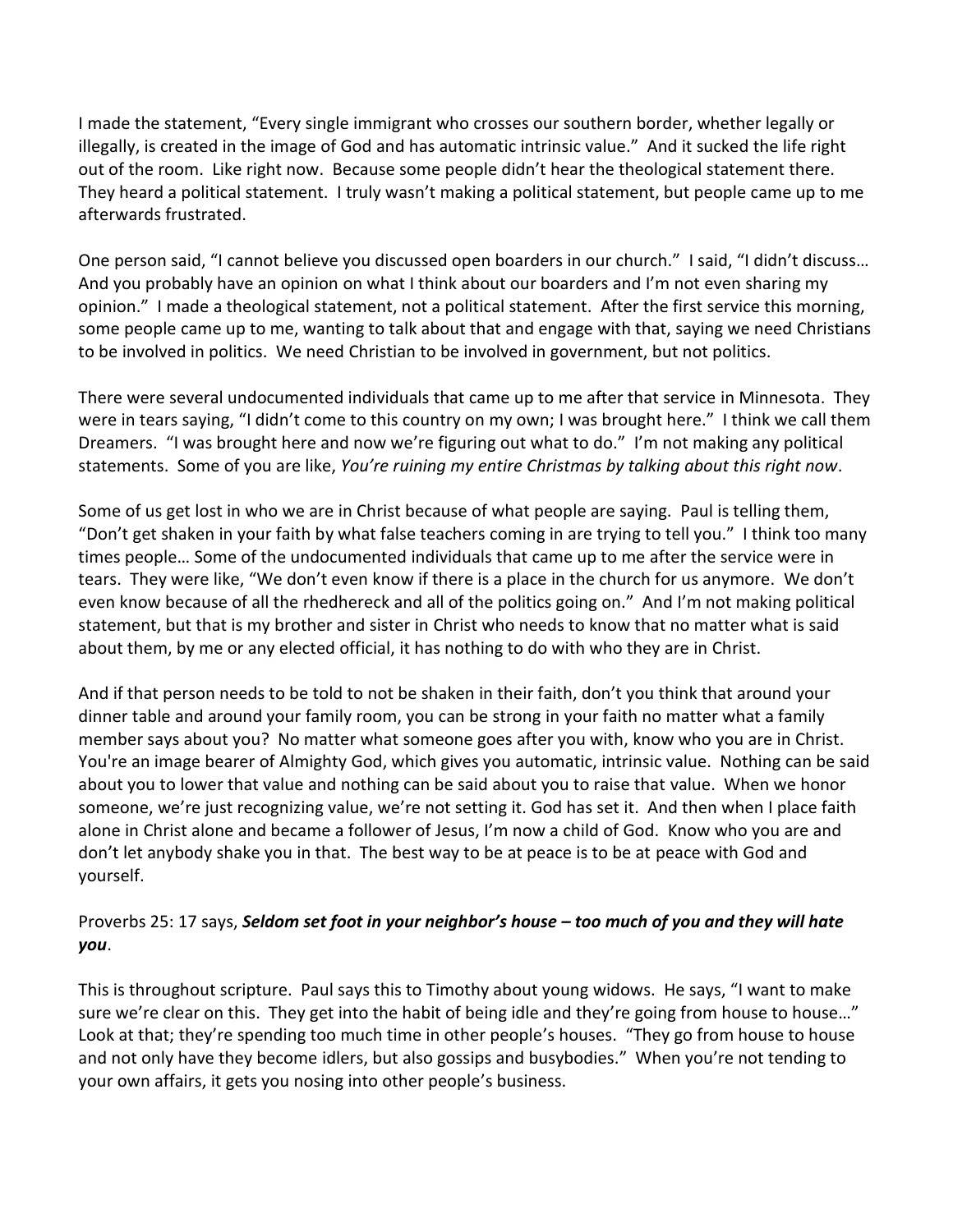**3. The quiet life is self-supporting and not a burden on others**. You want to show love to your family? Start providing for yourself. You want to honor your father and mother and you're in your twenties? Start providing for yourself. You're 35 and still living in their basement with Star Wars bed sheets? Start providing for yourself. I've never heard anybody say, "I like being taken advantage of." No one… none of us. We respect people who do not take advantage of us. This is exactly what he is sharing. Be willing to roll up your sleeves, put on some gloves, and work hard.

Like the guy who showed up on Monday to pump my septic system. He showed up one of the most joyful individuals I've ever met. I had the hose ready and the covers off. He goes, "Thank you so much." And I was speaking blessing to him and he was speaking blessing back to me. He had his gloves on and he was a mess, as you can imagine. He said these parting words to me, "You have a very nice system." I can't tell you what that did to me, but I was like, "Thank you! We work hard around here to keep this thing flowing."

I kept thinking about that guy as I was preparing. Is there anything better than to work hard all day long, go home, take a shower (especially him), have dinner with your family, spends some time together, and get up the next day and do it all again? I believe if you're doing that, you don't have time to be in anybody else's business.

Don't be a burden. We should all humble ourselves and be willing to do hard work to provide for ourselves. I tell my kids this all the time. I've been changing the way I say it in recent weeks. I said, "If Woodland Hills ever impeaches me, I can tell you kids that the next day, I will be doing something." For some of you, you just need the encouragement. You need to take the blue-collar job while you wait for a white-collar job. You need to take any job until the perfect job comes along. Be willing to work hard. Ecclesiastes 5: 12 - *The sleep of a laborer is sweet, whether they eat little or much, but as for the rich, their abundance permits them no sleep.* Work hard and go home and rest.

**4. The quiet life does not take advantage of others**. We respect those who do not take advantage of us. When you are unsettled in your relationship with Christ, you are a burden to other people. Let that sink in for just a second. The next time someone really gets all over you and you want to lung at them, ask yourself the question first: "Why am I not at peace right now in my relationship with the Lord? What am I forgetting? What does what this person comes against me with, the troublesome meddler coming against me; why in the world is this shaking me right now?" Know who you are in Christ and how to live in Christ.

I'm going to take us right to 2 Thessalonians 3, the next letter Paul writes to this church. And we'll close with this. He now has to use strong language to tell them, "Hey, I told you to be undisturbed and settled, work with your hands, mind your own business, live a quiet life, have that good reputation with outsiders. I want you to get this, but some of you are still idle. You're still not doing what I told you to do in the earlier letter." *[6](https://www.studylight.org/desk/?q=2th%203:6&t1=en_niv&sr=1) In the name of the Lord Jesus Christ, we command you, brothers and sisters, to keep away from every believer who is idle and disruptive…* Why? Because when you start to get involved with idle and disruptive people, it makes you less productive. And now you're not going to be able to meet the needs of your family. *…and does not live according to the teaching you received from us. [7](https://www.studylight.org/desk/?q=2th%203:7&t1=en_niv&sr=1) For you yourselves know how you ought to follow our example. We were not idle when we were*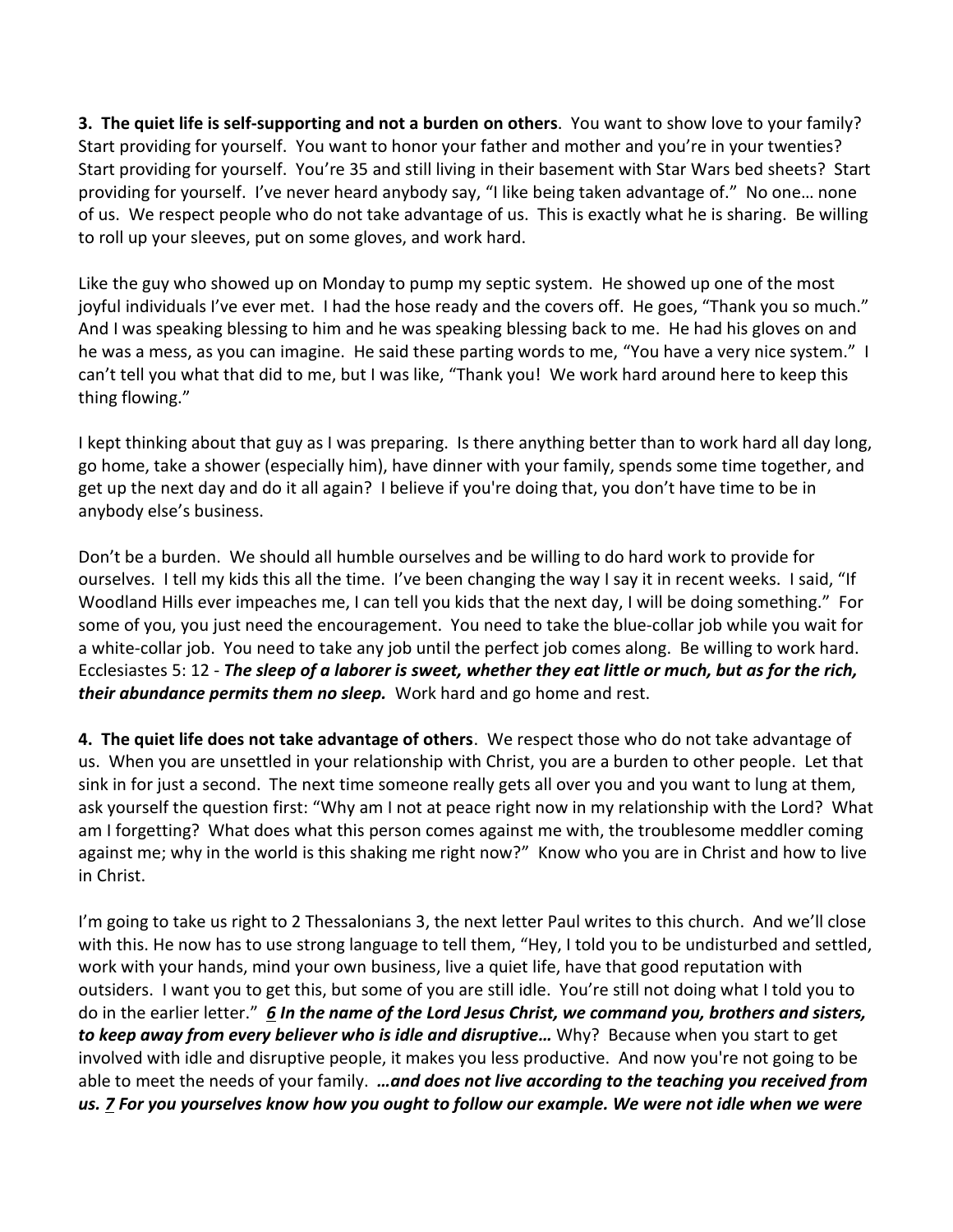*with you, [8](https://www.studylight.org/desk/?q=2th%203:8&t1=en_niv&sr=1) nor did we eat anyone's food without paying for it. On the contrary, we worked night and day, laboring and toiling…* We were okay with exhausting ourselves because the scripture says the appetite drives us on. We wanted to eat, and we knew to eat, we'd have to work. …*so that we would not be a burden to any of you. [9](https://www.studylight.org/desk/?q=2th%203:9&t1=en_niv&sr=1) We did this, not because we do not have the right to such help…* As an apostle, he could have claimed that right. *…but in order to offer ourselves as a model for you to imitate. [10](https://www.studylight.org/desk/?q=2th%203:10&t1=en_niv&sr=1) For even when we were with you, we gave you this rule: "The one who is unwilling to work shall not eat."*

*[11](https://www.studylight.org/desk/?q=2th%203:11&t1=en_niv&sr=1) We hear that some among you are idle and disruptive. They are not busy…* Here's that idea of troublesome meddling again. *…they are busybodies.* Going from house to house, spending too much time in the affairs of other people. *[12](https://www.studylight.org/desk/?q=2th%203:12&t1=en_niv&sr=1) Such people we command and urge in the Lord Jesus Christ to settle down and earn the food they eat. [13](https://www.studylight.org/desk/?q=2th%203:13&t1=en_niv&sr=1) And as for you, brothers and sisters, never tire of doing what is good.*

We end the first Sunday of every month by taking a mercy offering. I want to be really clear about this because after what we just spoke of, the mercy offering is our way to give to meet the physical needs of families in our church. We're called to that as well, you know that. We are called to meet the physical needs of one another. We are called to carry one another's burden, but we're also called to carry our own load. What I love… and I've seen this happen time and time again with the mercy offering. Many of you have needed the help of the mercy offering to get through a difficult season in your life and in your family. We see it on this spread sheet – money that went to meet the need of a family in our church – and then a couple of months later, we see it in another column. That money was brought back to the church to say, "Hey, the Lord has provided for our needs; now we want to help someone else out." That's what it means to show love to one another. It means we care for one another.

Today, we have plenty of opportunities to do that. We just took the offering and we have the mercy boxes on your way out and we have the giving tree that you can stop by as well.

I'll close with the words of Hank Williams, Sr. at the end of the song. "If you mind your own business, you'll be busy all the time." Taking care of your own needs. As I pray, you're going to hear it in my prayer. I'm going to talk to those who have been idle in this church for a while, letting other people carry the burden of ministry in this church. I'm just going to ask that the Holy Spirit call you by name. If you're idle in our church and all you do is attend and you never thought about serving or giving, that a quiet Christmas would be a start for you. It would be a time for you to get involved and for you to no longer be idle, to no longer be a busybody in the church, but to be one that's rolling up your sleeves, putting on the gloves, putting on the boots, and willing to work as we serve those in this church and those in this community.

Father, it is in the name of Jesus that we enter into a quiet season, a quiet Christmas where we will strive, we will work more and more to be settled in you, to be settled in our relationship with you. And as we are at peace with you, that will bring great peace to our relationships – our family, our friends, our church family, those in this community.